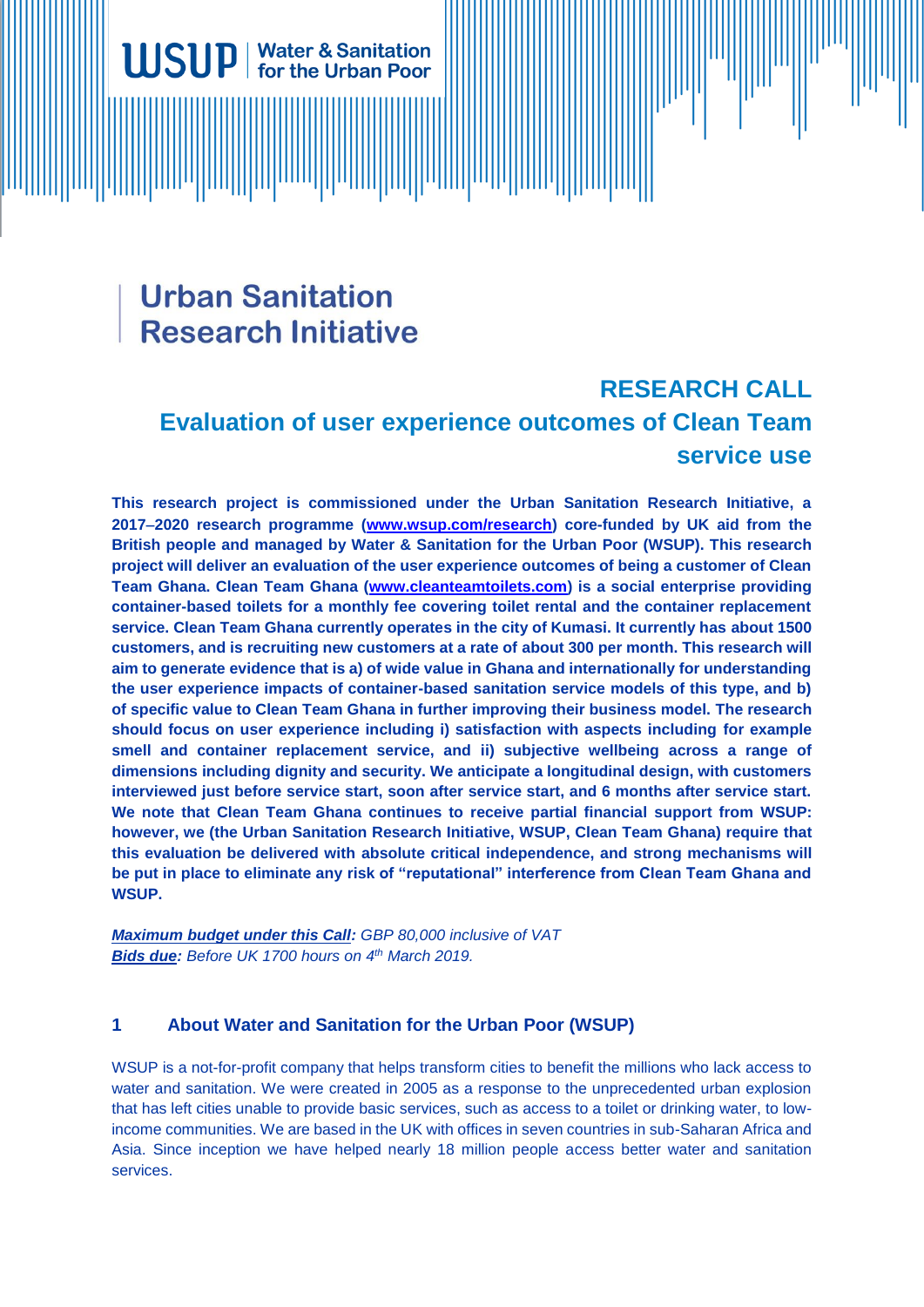WSUP has grown rapidly to a £10-12m organisation and has plans for greater expansion over the next few years. The organisation is now at a pivotal stage in its growth. In the business plan period 2016- 2020, WSUP's ambition is to raise £65 million (an annual turnover of up to £18-20 million in FY2019- 20), but more importantly to be recognised as a key player in the water and sanitation section sector globally. It presently operates six well-developed, respected country programmes in Africa and Asia to strengthen public and private sector service providers to improve the delivery of affordable services to low-income customers. WSUP has recently expanded its portfolio of operations to include the building and strengthening of private sector provision in urban water and sanitation services and the sale of consulting services on all aspects of low income urban WASH (Water, Sanitation and Hygiene) to disseminate learning and increase impact. All of these operations are supported by research, communications, funding and finance and resources teams. For more information about WSUP's vision and approach, see [www.wsup.com](http://www.wsup.com/)

# **2 About the Urban Sanitation Research Initiative**

This research is being commissioned under the WSUP-led Urban Sanitation Research Initiative [\(www.wsup.com/research\)](http://www.wsup.com/research). The Urban Sanitation Research Initiative is a 2017–2020 research initiative currently focused in Bangladesh, Ghana and Kenya. The primary aim of this initiative is to deliver research that builds national evidence bases around pro-poor urban sanitation, and that drives policy change and wider sector change in the three focus countries. The initiative is managed by Water & Sanitation for the Urban Poor (WSUP) and core-funded by UK aid from the British people.

Within this wider initiative, the **Urban Sanitation Research Initiative Ghana** is managed by WSUP in strategic partnership with the Ministry of Sanitation and Water Resources, Environmental Health and Sanitation Directorate (MSWR-EHSD), the Institute of Local Government Studies (ILGS), and the Kwame Nkrumah University of Science and Technology (KNUST).

The Urban Sanitation Research Initiative focuses on five broad areas: 1) sanitation businesses and market development; 2) institutional frameworks and capacity; 3) sanitation models, user behaviour, and user experience; 4) public finance and sanitation planning; and 5) regulation and smart enforcement. This Call lies in Area 3.

For more information about the vision and aims of the Urban Sanitation Research Initiative, and for information about other Calls, see [www.wsup.com/research](http://www.wsup.com/research)

#### *2.1 Sector influence aim*

*To contribute to Ghanaian and international understanding of the user experience outcomes of container-based sanitation, and to provide information of specific value to Clean Team Ghana for ongoing improvement of its business model.*

# **3 Nature of the research**

# *3.1 Background*

#### **3.1.1 Clean Team Ghana**

Clean Team is a social enterprise delivering a container-based sanitation (CBS) service to low-income households in Ghana, via a high-quality plastic toilet with a sealable internal waste container. It operates on a subscription model: customers pay a monthly fee for weekly collection and replacement of the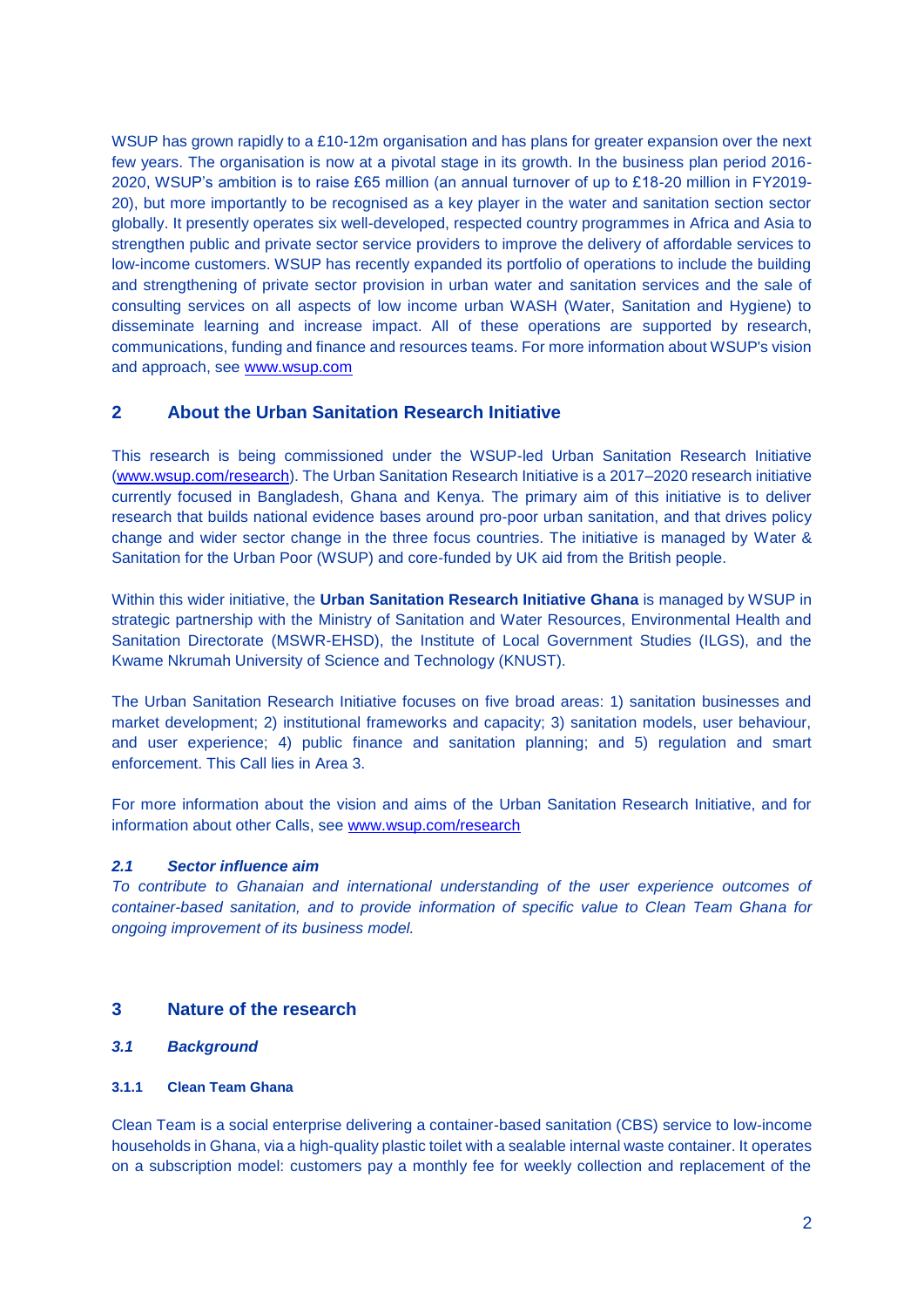waste container. The business is currently serving about 1,500 customers and entering a phase of scale-up. For more detail about the business offering to customers, see [www.cleanteamtoilets.com.](http://www.cleanteamtoilets.com/) For a wider understanding of other current container-based sanitation models, see [http://www.cbsa.global/#/aboutus.](http://www.cbsa.global/#/aboutus)

There has to date been no rigorous externally-led evaluation of the satisfaction of Clean Team customers, or of impacts of Clean Team adoption among customers. Similarly, and as far as we are aware, there have been no previous analogous studies of other CBS service models.**<sup>1</sup>**

We note that this research will be commissioned and managed by WSUP under the Urban Sanitation Research Initiative, but Clean Team Ghana is entirely supportive, and offers **a)** close collaboration with researchers, involving substantial time allocation; **b)** willingness to facilitate researcher-customer communication for the purposes of this research; and **c)** willingness to accept a rigorous and critically independent evaluation which may (potentially) generate some unfavourable findings, which would be published even if unfavourable.

#### *3.2 Aims, approach and design*

This research will deliver a rigorous evaluation of the satisfaction of Clean Team customers and of the impacts of Clean Team adoption. It is anticipated that research findings will be of value **a)** to the wider sector in understanding the user acceptability and wellbeing impacts of container-based sanitation; and also **b)** to the Clean Team business in ongoing improvement of its service offer and in seeking capital investment. We consider that the two goals are readily achieved in parallel, but where any conflict arises in research design, (a) should take priority over (b).

#### **3.2.1 Design**

 $\overline{a}$ 

We initially anticipate that this research will use a longitudinal design, with questionnaires administered to Clean Team customers **a)** immediately before service commencement, **b)** soon after service commencement (say one month), and **c)** some time after service commencement (say 6 months). Evidently a design of this type will require the researchers to liaise closely with Clean Team Ghana; though as noted in 3.2.3 below, we would expect questionnaires to be administered by members of the research team, without Clean Team staff present.**<sup>2</sup>**

Bidding researchers will need to propose sample sizes, and large sample size will of course add value to the bid. We note that Clean Team is currently signing up approximately 300 customers per month. We would initially anticipate that a total sample size of at least 300/400 customers would be necessary to achieve strong results. We would initially expect sampling to be random (from within the list of new sign-ups supplied by Clean Team) and probably phased: e.g. 50 customers per month over a 6-month period.

Inclusion of matched concurrent controls (non-customers) would be possible, and bidders are free to propose this: but this would reduce sample size available for customers, and may be judged unnecessary given the longitudinal follow-up of specific customers.

<sup>1</sup> However, there has been some related previous research, see in particular: **a)** Tilmans S, Russel K, Sklar R et al. (2015) Container-based sanitation: assessing costs and effectiveness of excreta management in Cap Haitien, Haiti. *Environment and Urbanization* 27:1, 89-104; and **b)** Russel K, Tilmans S, Kramer S et al. (2015) User perceptions of and willingness to pay for household container-based sanitation services: experience from Cap Haitien, Haiti. *Environment and Urbanizatio*n 27:2, 525-540

<sup>&</sup>lt;sup>2</sup> Though we note the possibility that Clean Team observers might be present for a defined small subset of interviews, e.g. during the enumerator training period, to ensure Clean Team Ghana satisfaction with interview protocol as regards customer relations.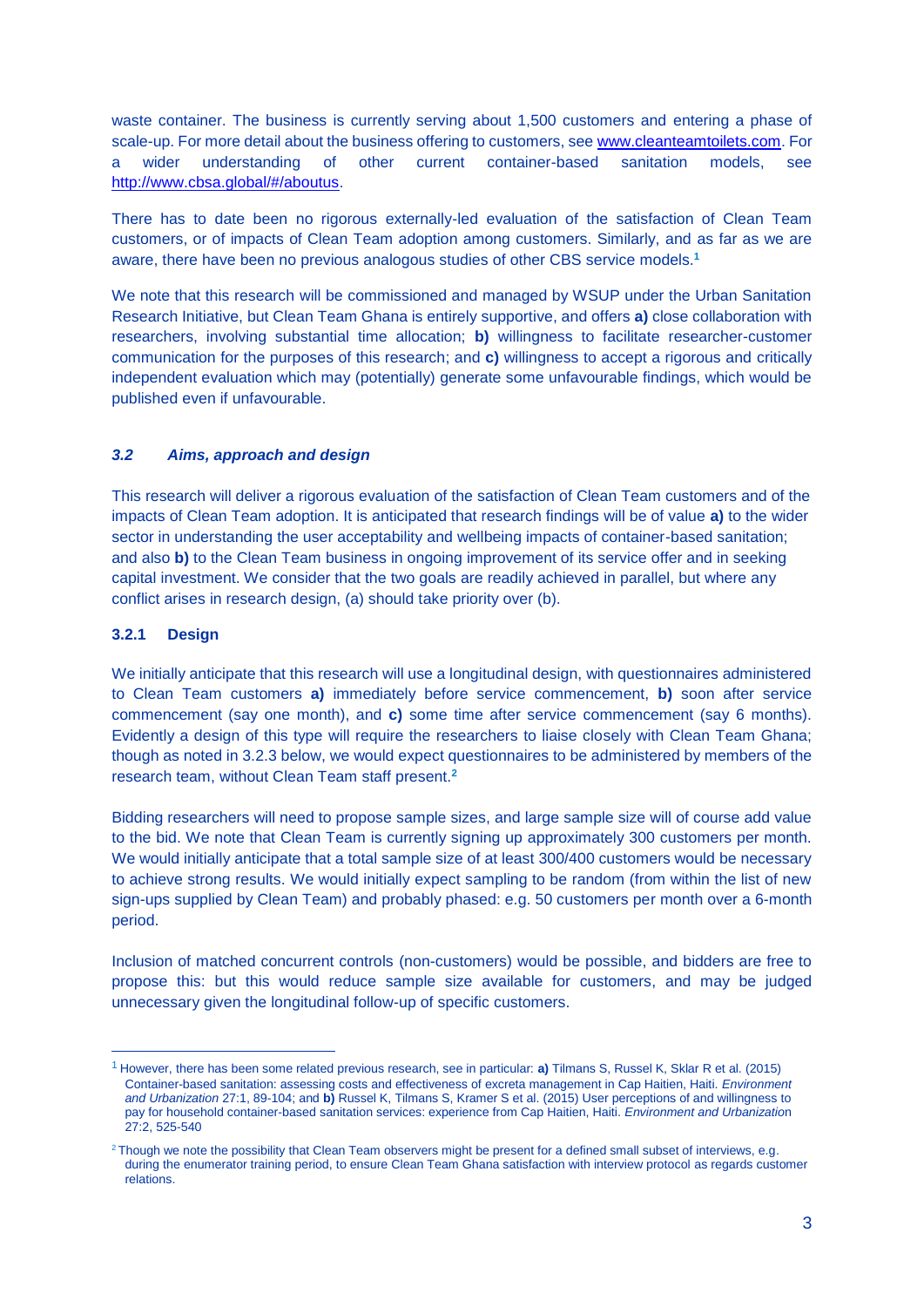The longitudinal design outlined here might very possibly be preceded or supported by additional elements including focus groups or customer interviews (as a basis for design of the eventual largesample questionnaire, likely with all questions closed).

We initially feel that a longitudinal design of this type is probably the most appropriate for a study of this type, but we are certainly open to alternative designs that respond to the primary objectives of this research. Prospective bidders who want to propose a substantially different design are free to contact us before bid submission (erl@wsup.com), to get our initial view on whether that design would be within the spirit of this call. [In that situation, we would expect the proposed design to be succinctly outlined in a few lines of email text: we would not want to be reviewing large documents before bid submission, for reasons of fairness and of our own workload.]

We note additionally that Clean Team Ghana has an interest in understanding why customers *leave*, and we would be very happy to see this incorporated into the study objectives (if the bidder judges this feasible within budget and without prejudicing the main study objectives). We suspect that this would not be achievable within the main sample, because leaving rates are not very high (so this category would constitute only a very small group within the main sample). In addition, the questionnaire would clearly need to be different. So we anticipate that this would need to be designed as a small-sample secondary study with random sampling from among an ongoing list of leavers supplied by Clean Team.

#### **3.2.2 Outcome metrics**

 $\overline{a}$ 

The research should focus on user experience including **i)** satisfaction with aspects including smell and container replacement service, **ii)** subjective wellbeing across a range of dimensions including dignity and security, and **iii)** other related "objective" metrics of wellbeing e.g. self-report of toilet queuing time.

We do not expect this research to assess potential health impacts of being a Clean Team customer, because rigorous evaluation of health impacts would certainly not be feasible within the available budget. However, bidders may wish to include self-perception of health as one dimension of subjective wellbeing.

At this stage we do not consider it necessary to define a complete and fully structured list of outcome metrics, and we would expect this list to be developed in outline by bidders at the bidding stage, and by the successful bidder in the inception phase. However, we note the following likely areas of interest:

**a)** *satisfaction* with the service and product across a range of dimensions (e.g. price, smell, container replacement service); evidently, these metrics could be assessed only after service start, not before

**b)** *subjective (self-perceived) wellbeing* across a range of dimensions, likely including dignity, security, and health; such metrics could be assessed before service start, as well as after

**c)** *objective sanitation-related wellbeing measures* such as toilet visit/queuing time, sanitation expenditure, and healthcare expenditure;<sup>3</sup> again, such metrics could be assessed before and after service start

In definition of outcome metrics and in data collection, we expect explicit attention to the specific needs, preferences and attitudes of women and girls.

<sup>&</sup>lt;sup>3</sup> These metrics are objective in the sense that they are not own-perceptions of wellbeing; though they will probably (?) need to be assessed on the basis of self-report, not direct measurement/observation.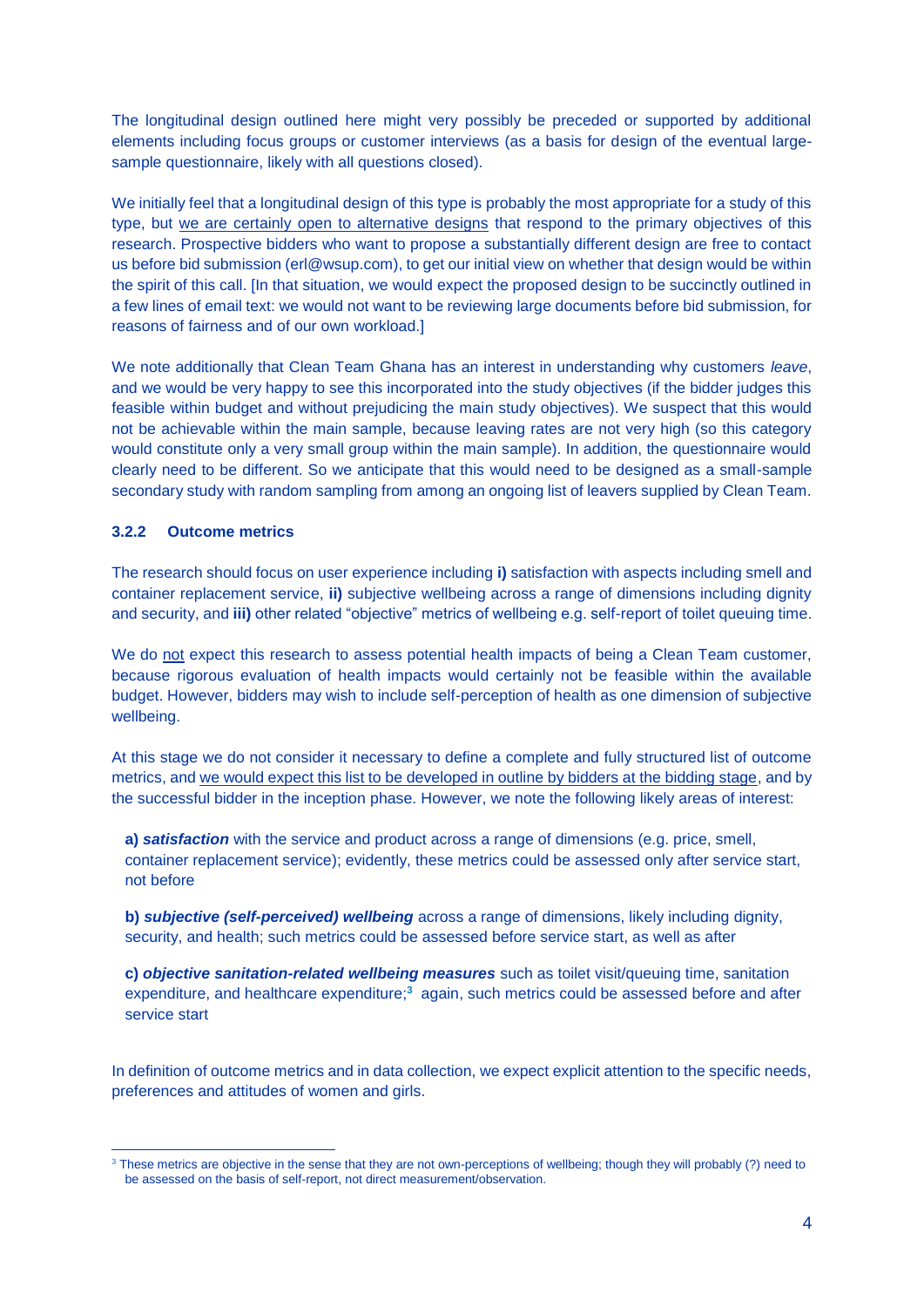We are entirely open to other types of outcome metric which align with the spirit of this Call.

We additionally note the following questions of interest to Clean Team management, which we think can probably be readily incorporated into questionnaires without prejudicing the primary aims (though certainly questionnaire questions would need to be phrased in neutral third-party terms, not as a direct question from Clean Team to customer):

- Why do customers choose Clean Team over available alternatives? [*In Ghana alternatives may often may often include pay-per-use public toilets.*]
- What benefits are most important to customers?
- What do customers like least about Clean Team? ("complaints")
- What benefits would customers like to see?
- Related to the above, do customers recommend (or "dis-recommend"/"bad-mouth") Clean Team to other potential customers, and what benefits or complaints would be most likely to trigger and constitute such recommendations or dis-recommendations?
- How much money are customers spending, how much were customers spending previously. and how do these amounts relate to customers' perceptions of their spend on Clean Team in relation to their previous spend? [*Clean Team management indicate that many customers are saving money, but under-estimate how much. However, from the research perspective we wouldn't wish to pre-judge this.*]
- If customers aren't in fact spending more now: where are they taking this money from, i.e. what other expenditures are they reducing? [*We understand that this may be very hard to meaningfully assess, and this should not be seen as a critical requirement.*]
- How do customers think about their budget (daily, monthly, compartmentalised or fluid, etc.)? [*We consider this to be potentially a very interesting line of enquiry, both for Clean Team information and for wider sector/academic interest. We suggest that this would require careful analysis of what a useful typology might look like, and how customers might be characterised within such a typology.*]

In addition, and as noted in 3.2.1 above, we would ideally like this contract to include a subsidiary study (probably with separate smaller sample) of why ex-customers left Clean Team.

We note that WSUP and Clean Team Ghana will require close consultation, during inception phase, around outcome metrics and questionnaire questions: we have no desire to micro-manage this research, but we consider that close involvement in identifying outcome metrics will be important to ensuring effective research.

#### **3.2.3 Ensuring critical independence**

We stress that we (WSUP as commissioning manager, and Clean Team Ghana as partner subject to evaluation) require this evaluation to be delivered with absolute critical independence. We guarantee full academic independence to publish findings and researcher interpretations thereof, even if negative for Clean Team reputation, and we will ourselves actively encourage a critical approach in research design, data collection and data interpretation. Mechanisms to ensure critical independence will include **a)** the majority of data collection to be done by research team fieldworkers, not in the presence of Clean Team employees (Clean Team employees may attend an initial subset of interviews, to ensure interviews are not impacting negatively on customer relations, but will be absent thereafter); and **b)** review (at design stage and reporting stage) by an external panel of reviewers charged with ensuring critical independence. Note however that we (WSUP and Clean Team Ghana) will expect to be closely involved in detailed research design (e.g. questionnaire design) to help ensure that the design will be fit for purpose: in essence, this means we will be closely involved in defining metrics, but firewalled from subsequent assessment against those metrics.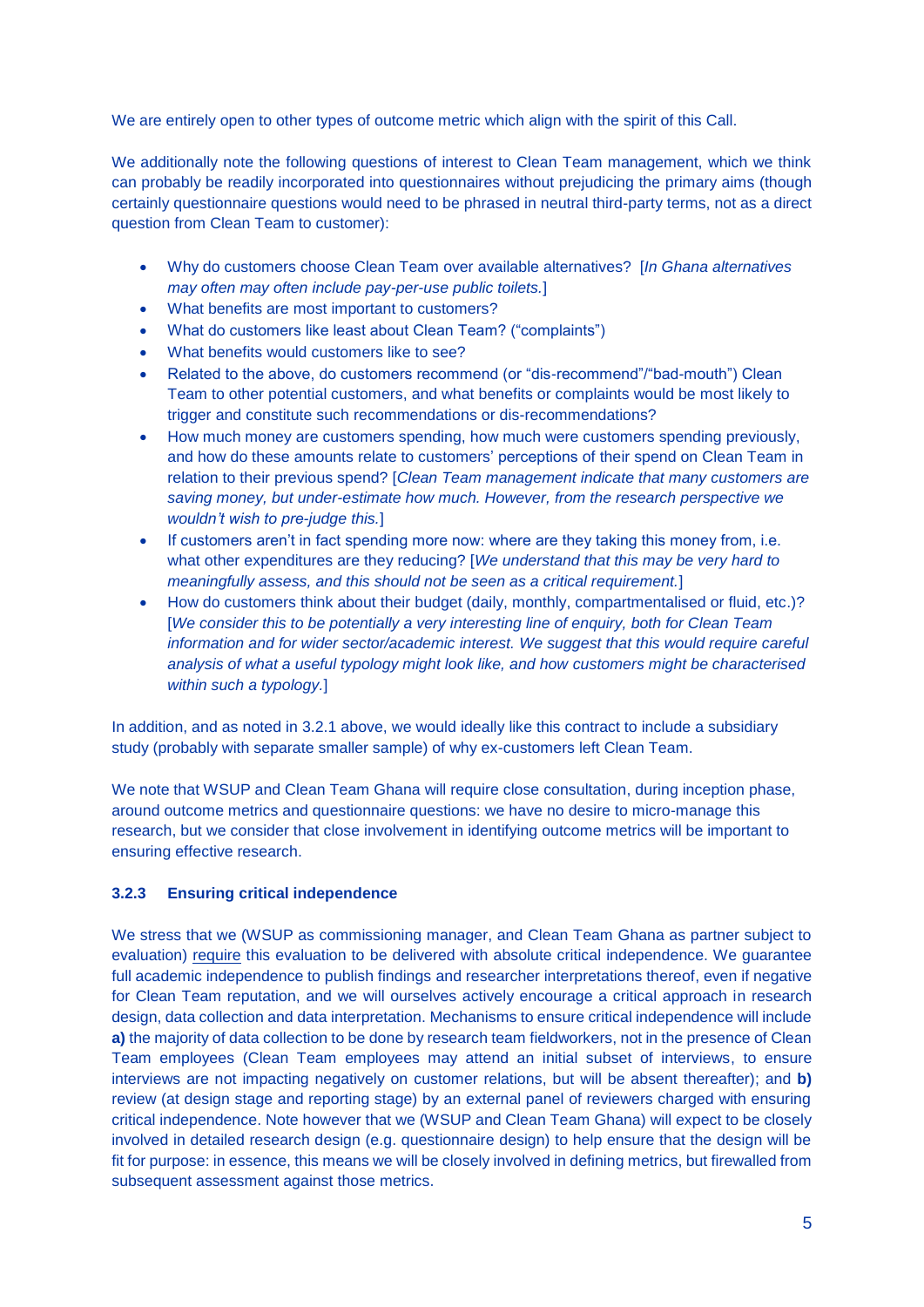We note that skilled enumerators will be critical to a successful study. In order to conduct customer interviews effectively, enumerators will need a base level of subject understanding, and the interviewing technique to ensure customers i) fully understand the questions being put to them; and ii) are given the space and freedom to express their opinion. Bidders should reference how they will ensure enumerators have adequate skills and training to conduct customer interviews.

We are happy for bidders to propose other means by which critical independence can be assured. without prejudicing the evident need of the Urban Sanitation Research Initiative and Clean Team Ghana to ensure that this research is effectively designed and delivered.

To ensure that this research meets the requirements of both WSUP and Clean Team Ghana, we have signed a Letter of Collaboration outlining each party's requirements: this LoC will be shared with the successful bidder.

#### *3.3 Core requirements for work under the Urban Sanitation Research Initiative*

The following are core requirements for work carried out under the Urban Sanitation Research Initiative:

- **1) Research must fully meet relevant research ethics requirements:** All research must be carried out in compliance with research ethics standards as rigorous as would be applied in a UK setting, and in compliance with the law and with best practice in the country or countries in which research is carried out.
- **2) Research design should pay careful attention to gender equality/equity considerations:** Bidders should explicitly ensure that their proposed design, analysis and research-into-policy work is taking full account of gender equality and equity.
- **3) Research-into-policy should be considered a core element:** Research-into-policy should be considered a core element at all levels and stages of research design; not an after-thought once the "real research" has been completed.

For more detailed explanation, see the Core Requirements Form attached as Appendix A, which must be completed by all bidders and submitted with the bid (see Section 9).

#### *3.4 Deliverables*

 $\overline{a}$ 

The following deliverables are required:

- **a)** an inception report**<sup>4</sup>** for WSUP (about 5 pages) detailing the methodology to be followed, within 6 weeks of contract signature
- **b)** a final report of full findings written with WSUP and Clean Team Ghana as primary audiences, including raw data as appendix (e.g. in Excel format);
- **c)** a research paper arising from this work, written as a journal article in the format of a named peer-reviewed journal; bidders may wish to propose an indicative title for this paper at bidding stage;
- **d)** 2-page Policy Brief summarising key findings of relevance to Ghanaian and global stakeholders

In addition, we require brief monthly email updates on progress (bulletpoint format is sufficient) and a short (3-5 pages) progress report at the halfway point of the project. The inception report (a) must include a specific short section indicating how the Core Requirements (Appendix A) are being met.

**<sup>4</sup>** Depending on the approach of the selected bidder, this may already include full questionnaires, or full questionnaire development may come subsequently; in the latter case, we would expect to be closely consulted on questionnaire design.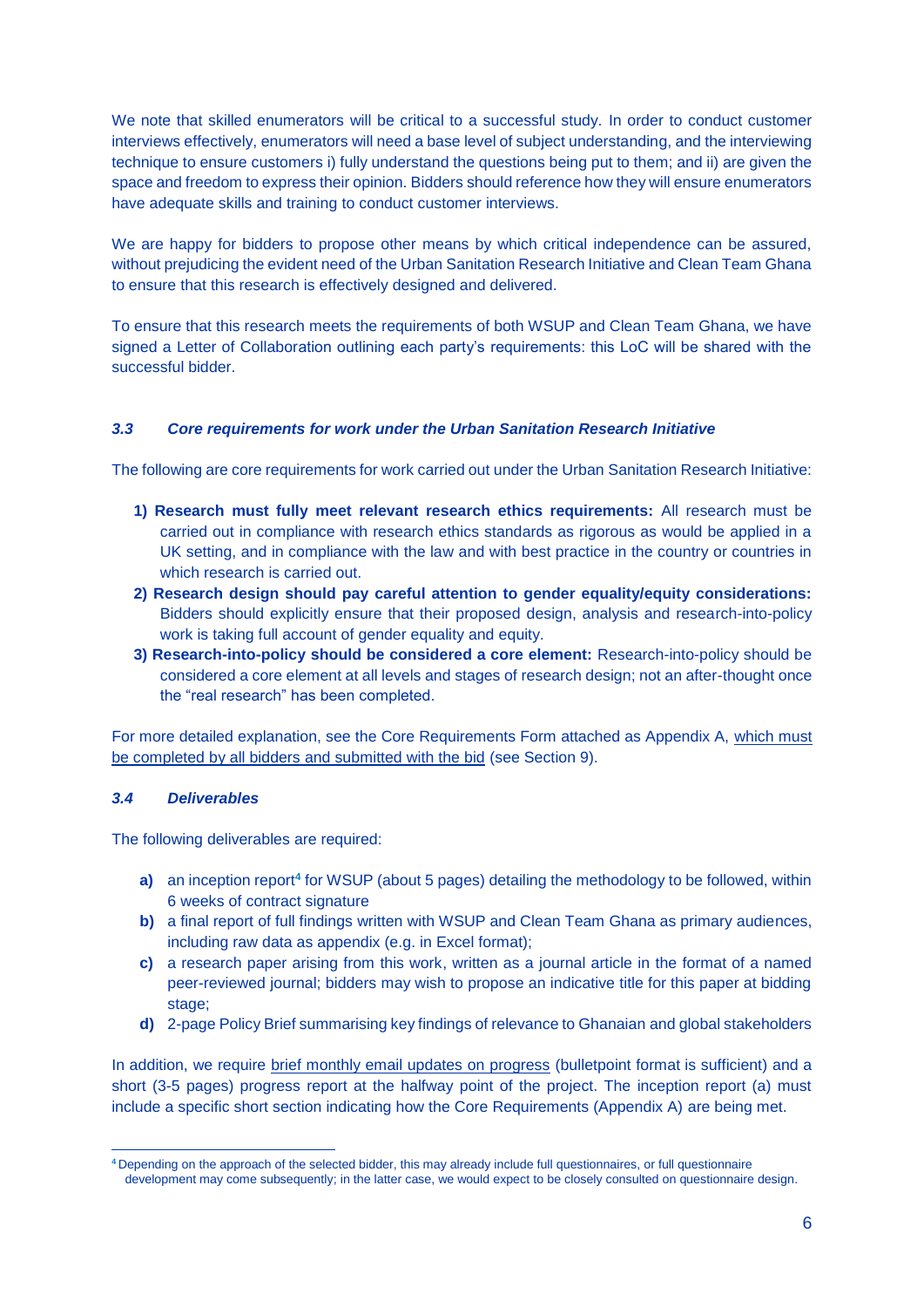The above listing of deliverables does not include minor deliverables, potentially including preparatory documents and/or presentations for workshops, subsequent workshop reports, blog posts or videos for the Urban Sanitation Research Initiative website, or early reports of findings that can be made available for in-country or international communication. The WSUP team is likely to create additional short web and print publications at various stages in this project, informing about project start-up and methodology, and about emerging findings as documented in researcher reports: the research team will be fully consulted before any such publications are released.

All deliverables (including draft-stage submissions) should be written and laid out to publication-ready standard, with strong attention to clarity of structure, quality of wording, and professional layout; reports of poor quality will not be accepted.

Deliverable (c) is a research paper,**<sup>5</sup>** to be written as a journal article in the format of a named journal, not as a report for WSUP or country-level stakeholders. We do not require research papers to be accepted by the named journal by the specified deliverable date (that lies beyond the researchers' control); but we will require submission by the specified deliverable date, and we will favour bidders who have a significant academic publication record and own-incentives for prompt journal publication. We (WSUP and the partners of the Urban Sanitation Research Initiative) expect to have full opportunity, with sufficient time allocation, to review and respond to research papers in journal article format; we reserve the opportunity to withhold corresponding payment until we are satisfied with the quality of each paper, which may require no modifications, minor modifications, or major modifications. Our focus will be on methodological/intellectual quality and readability; if there is any disagreement about interpretation of findings and questions of judgement, we will request that our views be given sensible consideration, but in the final analysis respect the researchers' academic independence.**<sup>6</sup>**

We anticipate regular (monthly or two-monthly) sharing of incoming customer satisfaction data and other data with Clean Team Ghana. This should be summary data across the sample, i.e. average/median/mode data, not full response-frequency-distribution data or data for individual customers, or for closely defined locations or customer groups. This will make this research more useful for CTG. However, it raises an issue of change over time: if CTG sees that smell (for example) is a major customer concern, the CTG team are likely to introduce measures to reduce that concern. This must be accepted by the Researcher and taken into account in eventual data interpretation. This approach to data sharing (sharing of average not individualised data) is designed to ensure that CTG can see broad trends emerging and respond across their customer base if they wish to; but to prevent CTG from seeing data for individual customers or closely defined locations, which would allow them to respond specifically to individual customers or closely defined locations. Full data (with full individualisation) will be shared with CTG and WSUP at the end of the study.

-

**<sup>5</sup>** Publication in a peer-reviewed journal is a consistent requirement for all work commissioned under the Urban Sanitation Research Initiative. We note the reasons for this: many potential audiences for these research findings may not read journal articles, but requiring journal publication **a)** incentivises contracted researchers to pay strong attention to academic rigour, and **b)** gives a "stamp of authority" to eventual findings, which can enhance research uptake even among people who don't read the journal article itself.

<sup>&</sup>lt;sup>6</sup> If the researcher judges it necessary, WSUP will respect embargo on reporting findings to be published in a peer-reviewed journal. However, this is a policy influence programme, and WSUP will expect to be able to make public headline findings (typically understood to mean any content that is included in the Abstract, though with re-wording, and potentially including basic methodology detail and headline findings not included in the Abstract but required for reasonable understanding of the study's central findings) before journal publication. We expect a mutually constructive approach on this: WSUP recognising that the researcher may not be able to make full findings public before journal publication, the researcher understanding that WSUP must have the option to immediately disseminate headline findings to key audiences. One approach which bidders may find useful is to commit to delivery of a 1-3 summary report on findings for free use by WSUP and partners: this approach will ensure that the researcher maintains control over precisely what elements are made public and precisely which should be considered embargoed until journal publication (though this does not rule out the possibility of WSUP requesting additional information be made public if the summary omits detail necessary for headline understanding).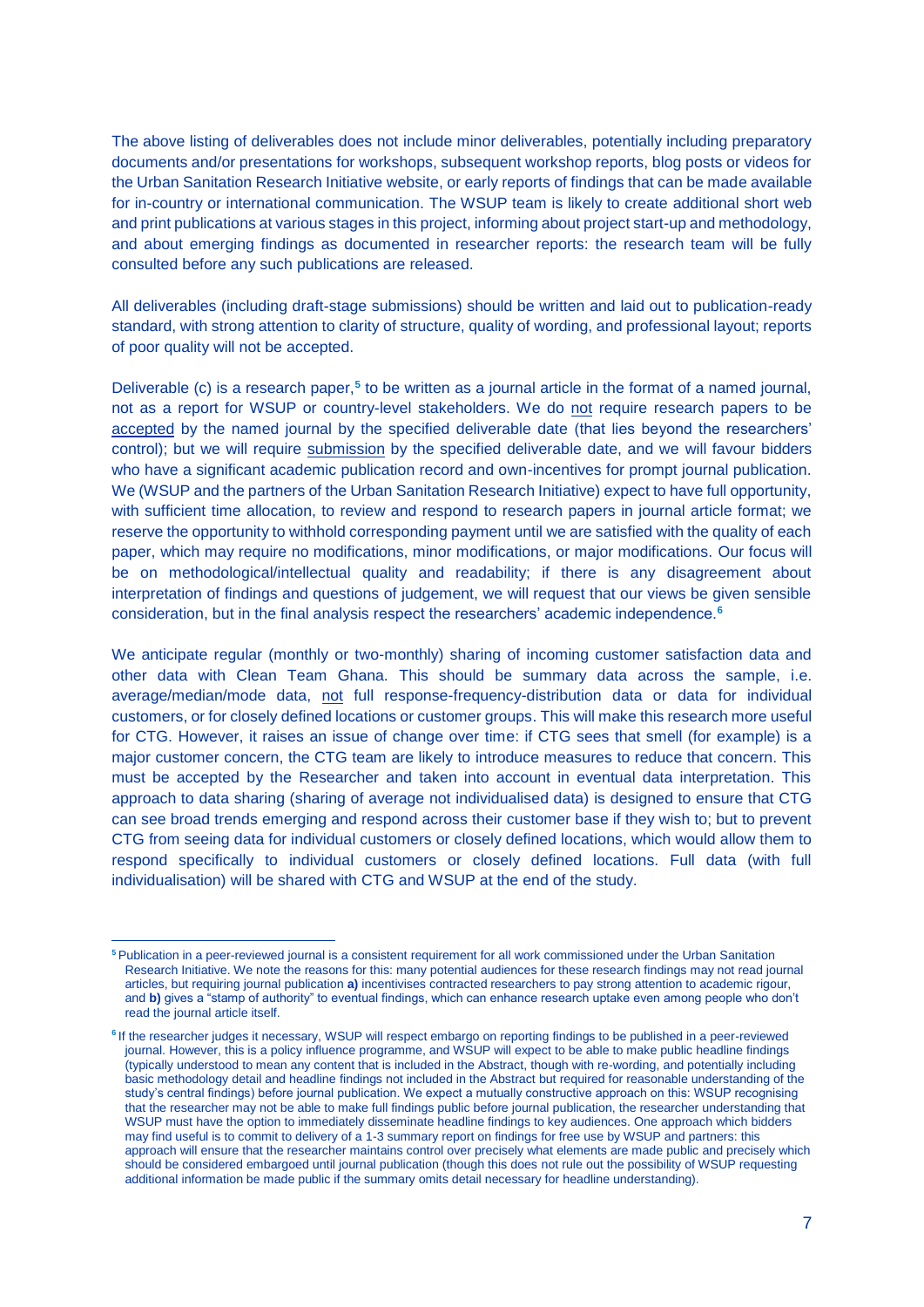#### *3.5 Schedule*

| <b>Date</b>                  | <b>Milestone/deliverable</b>                          |
|------------------------------|-------------------------------------------------------|
| 11 <sup>th</sup> Feb 2019    | <b>Release of this Call</b>                           |
| Before UK 1700, 4th Mar 2019 | <b>Bid submission</b>                                 |
| 1st April 2019               | Anticipated start date                                |
| 1st May 2019                 | Inception report submitted to WSUP                    |
| 31st January 2020            | Draft final deliverables submitted to WSUP for review |
| Before 29th February 2020    | Journal article submitted to journal                  |
| 29th February 2020           | Final deliverables submitted to WSUP                  |

We stress that this is a 11-month project with no possibility of costed or no-cost extension, and research design will need to take this into account. Final deliverable c (journal article submitted to journal) will be the trigger for final payment: because this is non-critical we have allowed generous time, but bidders are welcome to bring this forward if they prefer.

# **4 Team profile**

We are happy to consider any proposed team structure that provides the required skills and capacity. The research team should have strong understanding of urban sanitation, and demonstrable capacity to deliver a study of this type with academic rigour (including demonstrable capacity for academic publication). The lead organisation may be Ghanaian or non-Ghanaian, but a project with non-Ghanaian lead will need to demonstrate sufficient capacity to manage work in Ghana through own-staffing or subcontracting. Questionnaires will likely need to be delivered in Twi, or in some cases Hausa. We are happy to respond to queries about team structure during the bid preparation period.

# **5 Intellectual property**

This is an academic research contract, and as such the researchers will retain full intellectual property rights for this research, subject to the deliverables requirements indicated above, but with full rights granted to WSUP and Clean Team Ghana immediately and in perpetuity to reproduce and use the findings of the research as WSUP or Clean Team Ghana deem fit, including in WSUP publications drawing on the research findings, including by partners of the Urban Sanitation Research Initiative, and including in Clean Team Ghana marketing material. In any use by WSUP or Clean Team Ghana or partners of findings arising from this research, the researchers will be duly credited. For full details of intellectual property rights, bidders should review WSUP's standard Research Agreement, available on request. [See also comments above under Section 3.4, in regard to publication of headline findings by WSUP and partners before journal publication.]

# **6 Reporting and liaison**

The Task Manager for this work will be Sam Drabble (WSUP Head of Research & Learning). Close liaison will also be expected with Azzika Tanko, WSUP Ghana Research & Policy Lead; and with Kelvin Hughes, CEO Clean Team Ghana, and other relevant Clean Team Ghana staff.

# **7 Contract terms**

A standard WSUP Research Agreement format will be used. This forms part of the Information Pack associated with this Call.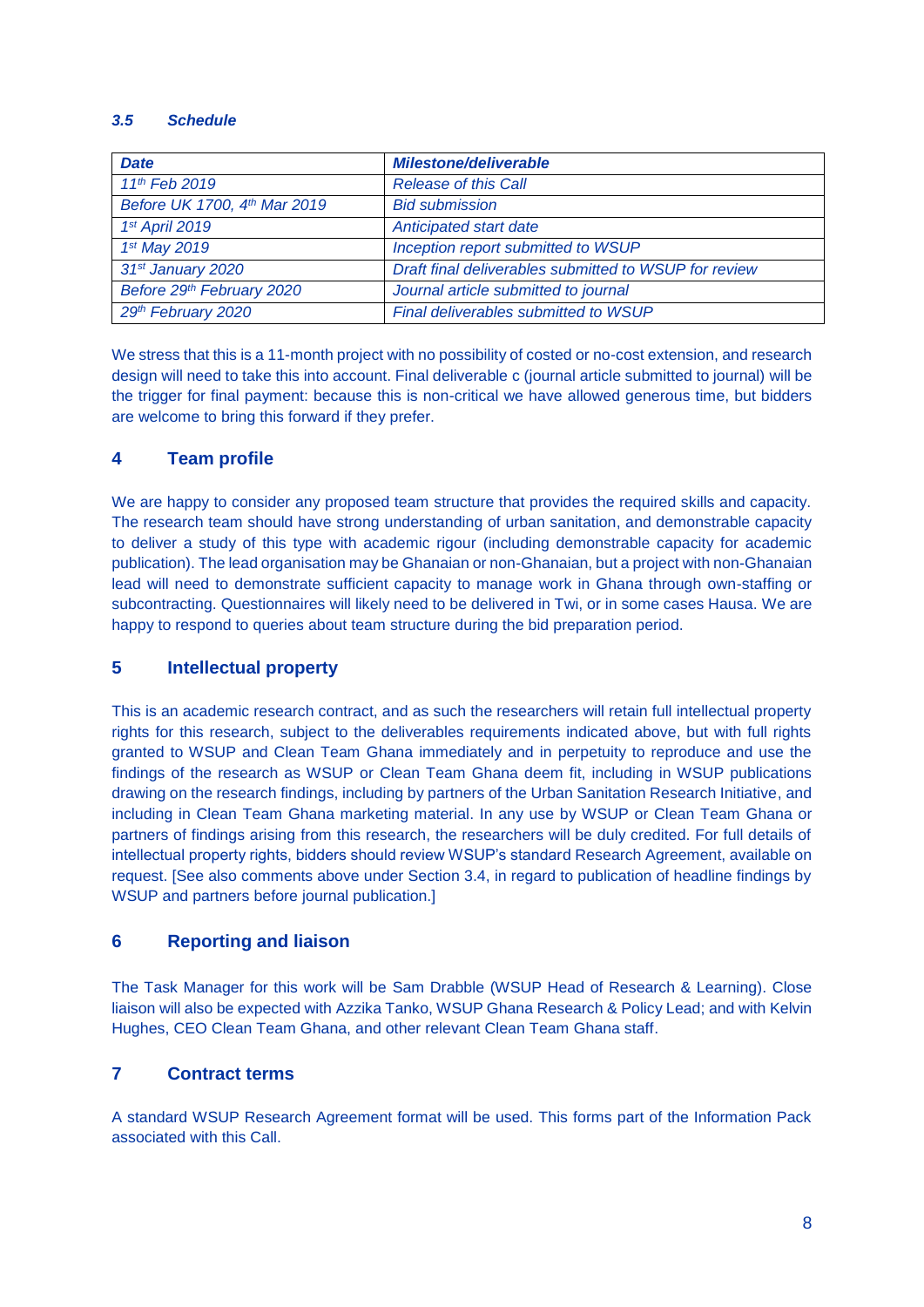Where the bidder is a consortium, a contract (Research Agreement) will be signed with a single prime; we cannot consider multiple contracts under a single Call.

# **8 Payments**

#### *8.1 Payment schedule*

All payments will require prior invoicing. Payment will be 20% on contract signature, 30% on acceptance by WSUP of final versions of household questionnaire (or other midterm deliverable to be agreed with Researcher), and 40% on acceptance by WSUP of final deliverables including article submitted to journal.

#### *8.2 Budget*

Up to GBP 80,000 inclusive of VAT (sales tax) or other taxes; this amount will be expected to cover all costs, including any sub-contracting of staff, any travel costs, and the full costs (including venue and participant travel costs as required) of any workshops or similar meetings. Over and above this budget, WSUP will additionally consider bearing a cost of up to GBP 1,500 for journal publication, if the selected journal/s for publication of this research require payment for open-access; this will be subject to specific negotiation with the selected bidder (likely including a time-limit of article acceptance for publication within 6 months of the termination of this contract).

# **9 Bidding procedure**

#### *9.1 Bid format*

Bid format is designed to make bidding relatively easy, with a focus on the proposed methodology. Bids should be submitted to e[rl@wsup.com](mailto:@wsup.com) before UK 1700 hours (5 pm) of 4<sup>th</sup> Mar 2019. We stress the importance of adhering strictly to the instructions below, including word counts; we do not expect to receive long standard texts detailing bidders' previous experience, over and above the requirements indicated.

The bid document should contain only the following numbered sections:

- **1) Name of lead bidding organisation**
- **2) Name and email of primary contact**
- **3) Brief summary of relevant experience of lead organisation and other participating organisations or key individuals, indicating and describing 3 recent most-relevant projects** (*max 750 words*)
- **4) Statement of the justification for and aims of this research as expressed by the bidder.** We are interested primarily in academic justification, not ethical justification (*max 400 words*)
- **5) Statement of the approach and methodology to be used** (*max 2000 words*). This statement can include decisions left open pending more detailed analysis, but we encourage bidders to develop a strong methodology (including clear statement of the duration and likely scheduling of all work including in-country work). [See also Section 3.3 and Appendix A.]
- **6) Statement of the available start-up date and anticipated final completion date.** See Deliverables section.
- **7) Statement of anticipated day allocations of all participants in the research.** Include any subcontracted participants, with participants named as far as is possible.
- **8) Summary budget breakdown in tabular form in GBP.** Clearly indicate total budget (maximum GBP 80,000 inclusive of VAT).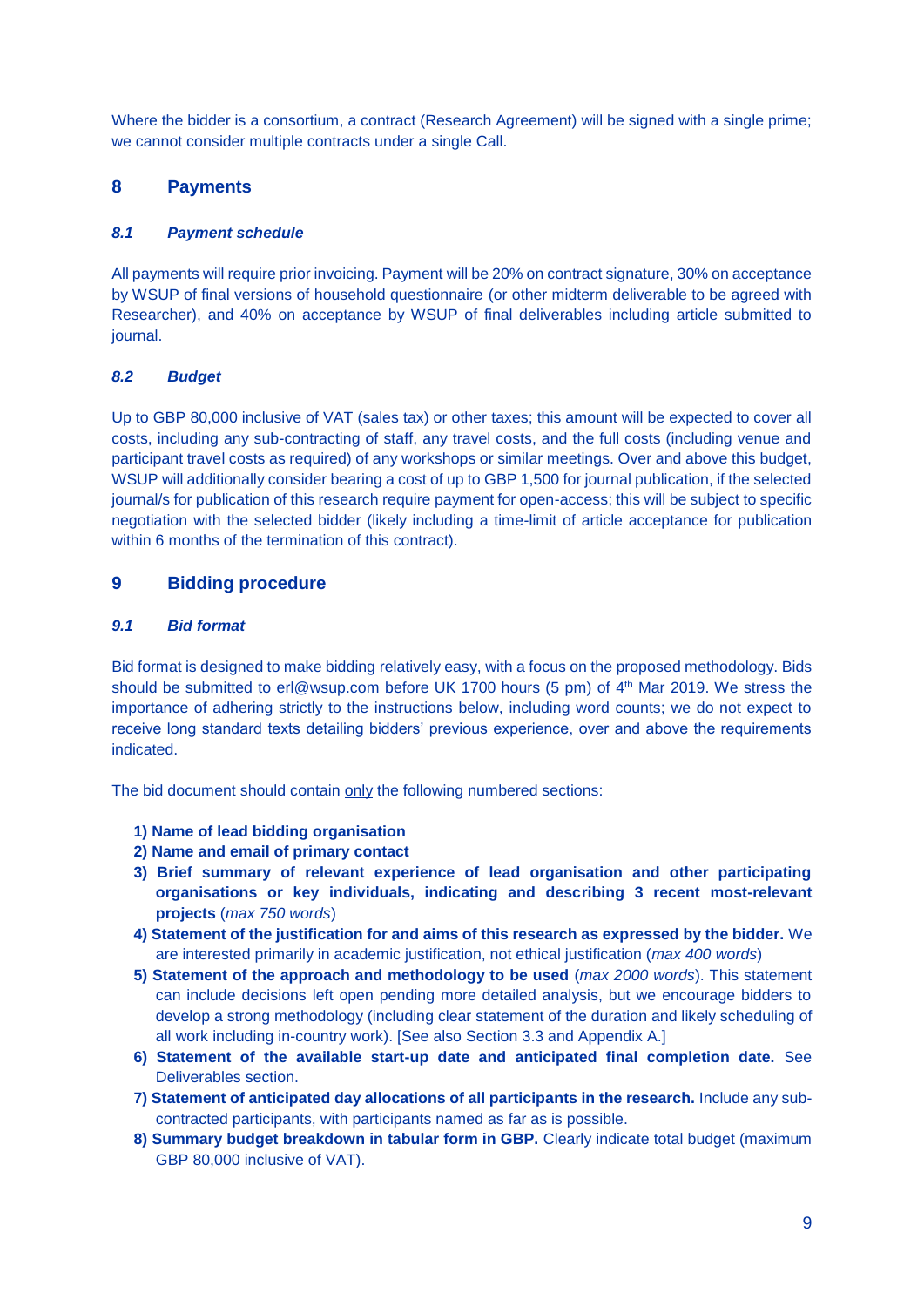**9) Indication of first-choice named open-access journal/s for publication of this work.** Please indicate any requirement for payment for open-access.

You should also separately attach the following two documents:

- **A) Up to five CVs** including **a) the lead researcher** (i.e. person who will take primary responsibility for design and management oversight of this research, and for research journal publication) and **b) the person with highest allocation of days.** [*This may in some cases be the same person.*]
- **B) A completed copy of the Core Requirements Form:** see Appendix A.

**In summary: your submitted bid should comprise 2 documents plus 1-5 CVs.**

Please name your files as follows, where XXXXX is a single-word no-spaces summary bidder name (e.g. JENKINSON, CUNIKRI, URBANRT) of up to 10 letters:

 XXXXX-bid XXXXX-core-requirements-form XXXXX-CV1 (etc)

#### *9.2 Bid scoring criteria*

Bids will be scored on the following criteria:

| <b>CRITERION</b>                                                                                                                            | <b>Points</b> |
|---------------------------------------------------------------------------------------------------------------------------------------------|---------------|
| a) Adherence to requirements for bid format and demonstration of clear writing/formatting skills                                            | 10            |
| b) Quality and appropriateness of research team, as evidenced by Bid Sections 3, 7 and CVs                                                  |               |
| c) Strength of understanding of the research concept, and strength of methodology, as evidenced by<br>Bid Sections 4 and 5                  | 30            |
| d) Demonstration that this research will effectively meet the core requirements, as evidenced by the<br>Core Requirements Form (appendix A) |               |
| f) Value for money within available budget                                                                                                  |               |
| <b>TOTAL</b>                                                                                                                                | 100           |

#### *9.3 Pre-submission consultation*

We are very happy to respond to clarification queries of any sort prior to bid submission: please email erl@wsup.com. Where we consider that the response to a query should (for reasons of fairness) be shared with all bidders, we will do so by emailing all bidders who have already contacted us to express an interest in bidding: if you want to be included in any such mail-out, please let us know promptly.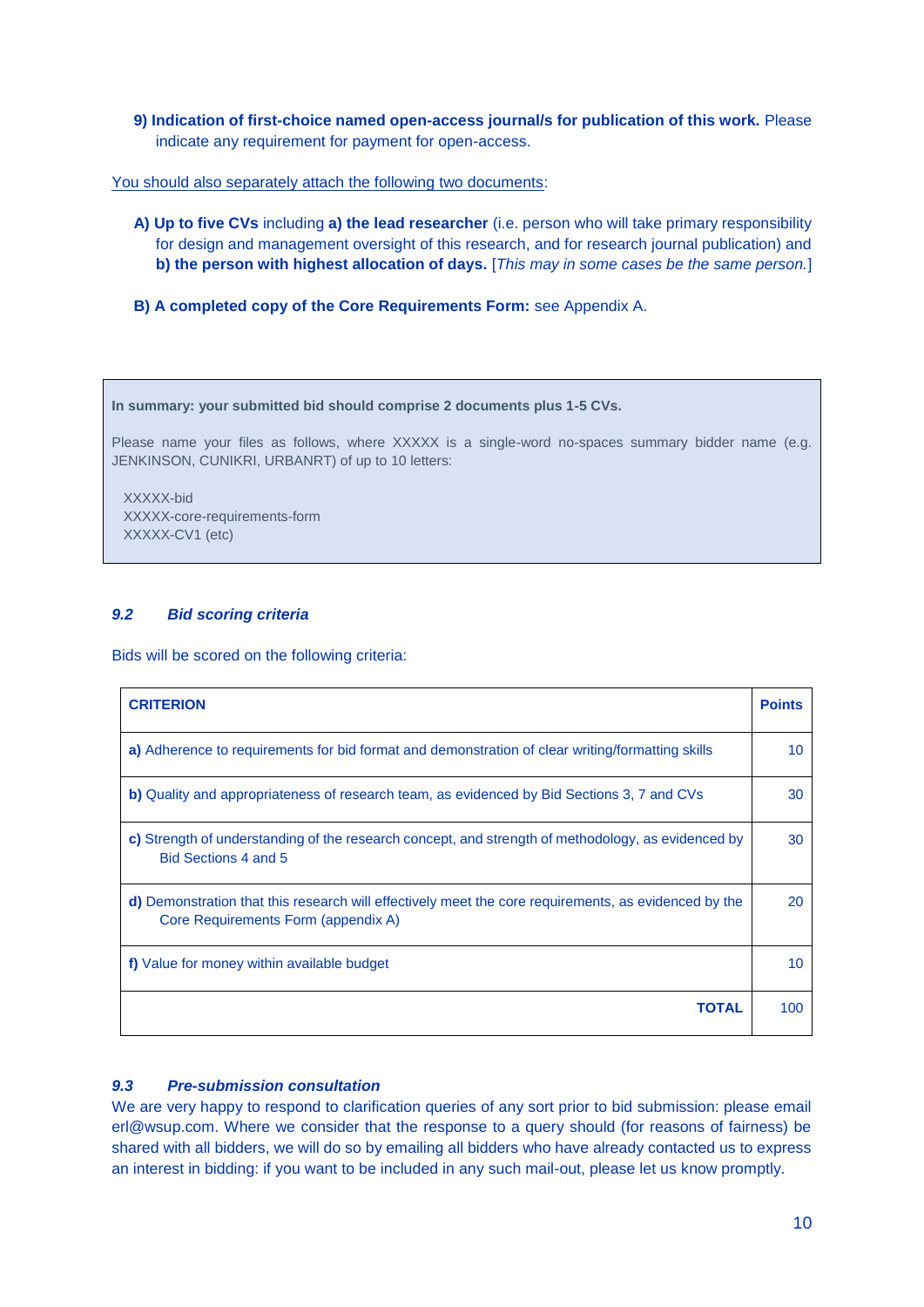# **Appendix A: Core Requirements Form**

As indicated in Section 9.1, all bids should include a completed copy of this Core Requirements Form, which asks you to briefly clarify how you proposal will meet the three core requirements of research under the Urban Sanitation Research Initiative, as outlined in Section 4.

# **Requirement 1: Research must fully meet relevant research ethics requirements**

**All research must be carried out in compliance with research ethics standards as rigorous as would be applied in a UK setting, and in compliance with the law and with best practice in the country or countries in which research is carried out.** We note that some types of research (*for example, a study involving invasive treatments or biopsy sampling of human subjects*) will have extremely stringent research ethics requirements; other types of research (*for example, a desk study of institutional frameworks*) will have minimal research ethics requirements, beyond the need for due rigour, balance and consultation, and informed consent in any interviews; other types of research (*for example, a study involving household survey to collect information about slum communities*) will have research ethics requirements intermediate between these two extremes. We note also that researchers must take full responsibility, at the bidding and research implementation stages, for ensuring that relevant research ethics requirements are duly met, in letter and in spirit.

**QUESTIONS YOU NEED TO ANSWER:** How will you ensure that your research is carried out in compliance with research ethics standards as rigorous as would be applied in a UK setting, and in compliance with the law and best practice in the country or countries in which research is carried out.

write here, maximum 150 words (please adhere strictly to this maximum word count)

# **Requirement 2: Research design should pay careful attention to gender equality/equity considerations**

**Bidders should explicitly ensure that their proposed design, analysis and research-into-policy work is taking full account of gender equality and equity.** This is NOT a tick-box requirement for "including gender" in all research (indeed, bids may be scored down for "including gender" in tick-box ways which unhelpfully divert the research from its primary focus). Rather, our goal is to ensure that all bidders demonstrate that they have given serious thought to the possible implications of their research for women and girls, and include gender considerations in appropriate ways where this is important to exploration of the primary research question/s.

**i)** If this research in any way develops, or feeds into development of, a sanitation technology, sanitation service delivery model or sanitation policy, then this should be done in ways that ensure that that technology or model or policy fully meets the needs of women and girls; specific requirements of women and girls (including, but not restricted to, menstrual hygiene management and safety after dark) should be given due attention.

**ii)** If this research in any way assesses sanitation service quality, or recommends ways in which sanitation service quality should be assessed, then this should be done in ways that fully explore and disaggregate possible differences in sanitation service quality as experienced by women and girls and by men and boys; again, specific requirements of women and girls should be given due attention.

**iii)** If this research in any way uses or promotes some form of community consultation or expert consultation, then this should be done in ways that ensure that women's voices are heard as loudly as men's.

**iv)** More generally, researchers should interrogate their designs to consider gender implications in all respects and at all levels: for example, a WTP study might (or might not) find it relevant and useful to explore whether WTP differs between women and men; an organisational capacity study might (or might not) wish to explore